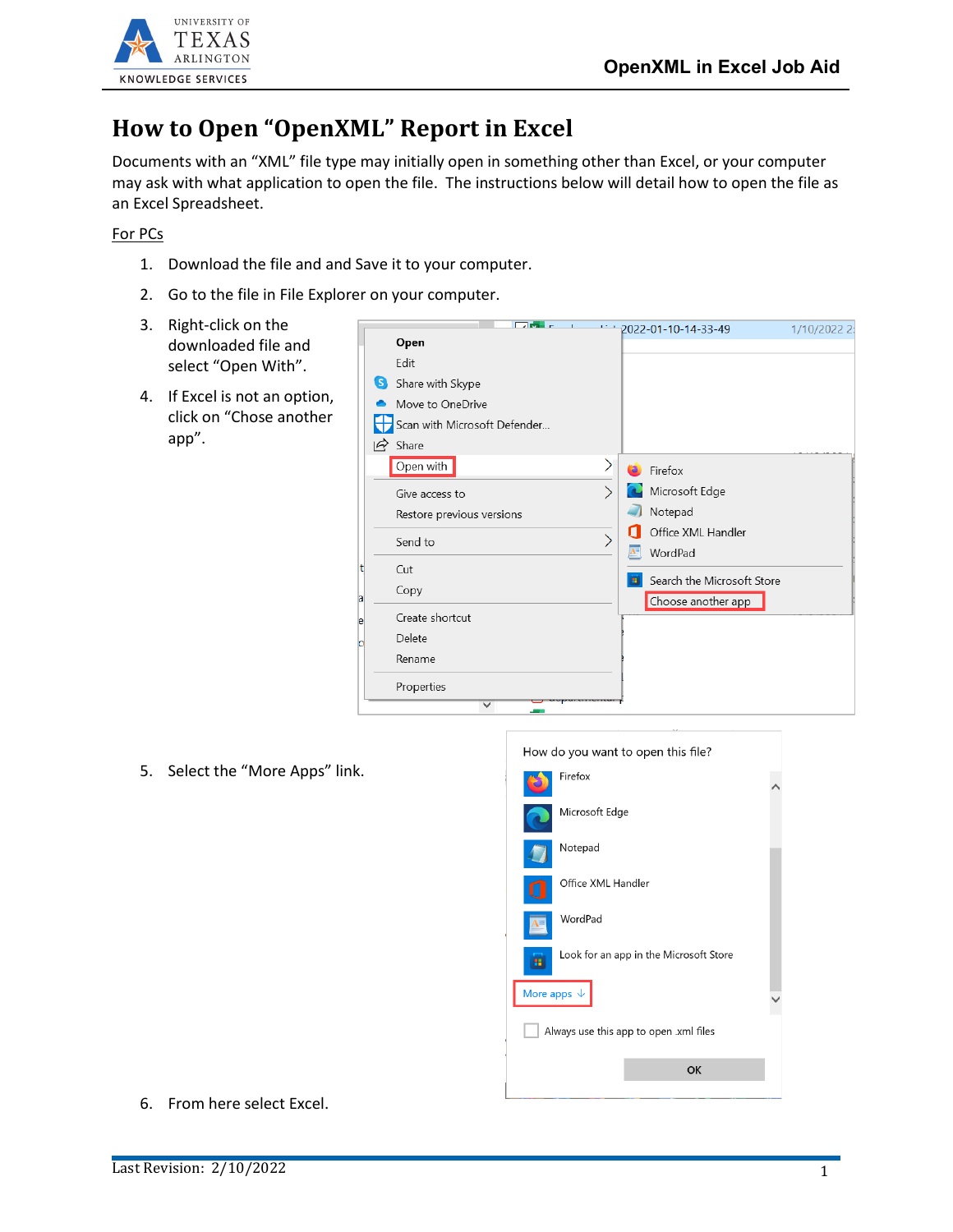

- a. If Excel is listed on the More Apps page, click Excel.
	- i. Click the box for click the box for "Always use this app to open .xml files".
	- ii. Click the "OK" button.
- b. If Excel is not listed on the More Apps page, click the checkbox for "Always use this app to open .xml files" then click the "Look for another app" link.



- i. Navigate to the Office16 folder at: Local Disc (C:) > Program Files > Microsoft Office > Root > Office 16.
- ii. Find and Click on "Excel".

| Open with                |                                                                      |                    |                           | $\times$                |
|--------------------------|----------------------------------------------------------------------|--------------------|---------------------------|-------------------------|
| $\ll$<br>$\checkmark$    | Local Disk (C:) > Program Files > Microsoft Office > root > Office16 | $\checkmark$       | Ω<br>Search Office16<br>υ |                         |
| Organize *<br>New folder |                                                                      |                    |                           | EE -<br>$\bullet$       |
|                          | ㅅ<br>Name                                                            | Date modified      | Type                      | $\wedge$<br><b>Size</b> |
|                          | <b>2</b> CLVIEW                                                      | 12/20/2021 7:58 AM | Application               | 458                     |
| This PC                  | <b>E</b> CNFNOT32                                                    | 12/20/2021 7:58 AM | Application               | 233                     |
|                          | <b>EDITOR</b>                                                        | 9/21/2021 8:37 AM  | Application               | 211                     |
|                          | <b>EXCEL</b>                                                         | 12/20/2021 7:58 AM | Application               | 62,527                  |
|                          | $X$ excelcnv                                                         | 12/20/2021 7:58 AM | Application               | 48,413                  |
|                          | <b>IL GRAPH</b>                                                      | 12/20/2021 7:58 AM | Application               | 4,462                   |
|                          | <b>E</b> IEContentService                                            | 12/20/2021 7:58 AM | Application               | 674                     |
|                          | $\frac{36}{7}$ misc                                                  | 7/13/2021 9:02 AM  | Application               | 1,015                   |
|                          | <b>A</b> MSACCESS                                                    | 12/20/2021 7:57 AM | Application               | 19,675                  |
|                          | <b>T</b> msoadfsb                                                    | 12/20/2021 7:59 AM | Application               | 1,837                   |
| <b>E</b> Local Disk (C:) | <b>T</b> msoasb                                                      | 12/15/2021 6:11 PM | Application               | 301                     |
|                          | D.<br>$\left\langle$<br>$\checkmark$                                 |                    |                           | $\frac{1}{2}$           |
| File name:               |                                                                      |                    | $\checkmark$<br>Programs  | $\checkmark$            |
|                          |                                                                      |                    | Open                      | Cancel                  |

iii. Click the "Open" button.

## For Apple Computers

1. Download the file and Save it to your computer.